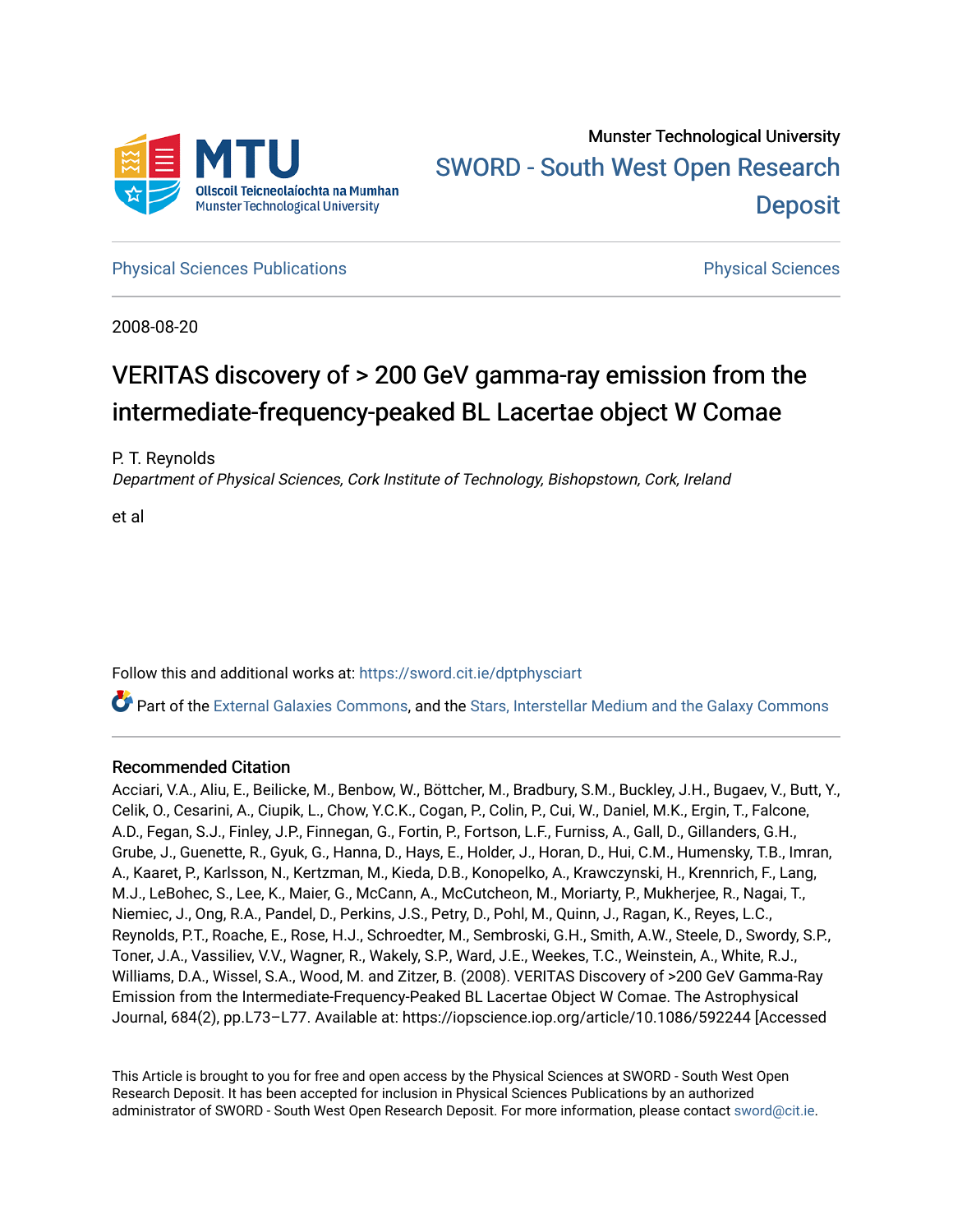## VERITAS DISCOVERY OF >200 GeV GAMMA-RAY EMISSION FROM THE INTERMEDIATE-FREQUENCY-PEAKED BL LACERTAE OBJECT W COMAE

V. A. Acciari,<sup>20,1</sup> E. Aliu,<sup>23</sup> M. Beilicke,<sup>2,30</sup> W. Benbow,<sup>1</sup> M. Böttcher,<sup>26</sup> S. M. Bradbury,<sup>4</sup> J. H. Buckley,<sup>2</sup> V. Bugaev,<sup>2</sup> Y. BUTT,<sup>24</sup> O. CELIK,<sup>6</sup> A. CESARINI,<sup>1,21</sup> L. CIUPIK,<sup>7</sup> Y. C. K. CHOW,<sup>6</sup> P. COGAN,<sup>12</sup> P. COLIN,<sup>11</sup> W. CUI,<sup>8</sup> M. K. DANIEL,<sup>4,27</sup> T. ERGIN,<sup>3</sup> A. D. FALCONE,<sup>22</sup> S. J. FEGAN,<sup>6</sup> J. P. FINLEY,<sup>8</sup> G. FINNEGAN,<sup>11</sup> P. FORTIN,<sup>14</sup> L. F. FORTSON,<sup>7</sup> A. FURNISS,<sup>17</sup> D. GALL,<sup>8</sup> G. H. GILLANDERS,<sup>21</sup> J. GRUBE,<sup>13</sup> R. GUENETTE,<sup>12</sup> G. GYUK,<sup>7</sup> D. HANNA,<sup>12</sup> E. HAYS,<sup>5,1</sup> J. HOLDER,<sup>23</sup> D. HORAN,<sup>5</sup> C. M. Hui,<sup>11</sup> T. B. Humensky,<sup>10</sup> A. Imran,<sup>9</sup> P. Kaaret,<sup>18</sup> N. Karlsson,<sup>7</sup> M. Kertzman,<sup>15</sup> D. B. Kieda,<sup>11</sup> A. Konopelko,<sup>8,29</sup> H. KRAWCZYNSKI,<sup>2</sup> F. KRENNRICH,<sup>9</sup> M. J. LANG,<sup>21</sup> S. LEBOHEC,<sup>11</sup> K. LEE,<sup>2</sup> G. MAIER,<sup>12</sup> A. McCANN,<sup>12</sup> M. McCutcheon,<sup>12</sup> P. MORIARTY,<sup>20</sup> R. MUKHERJEE,<sup>14</sup> T. Nagai,<sup>9</sup> J. Niemiec,<sup>9,28</sup> R. A. Ong,<sup>6</sup> D. Pandel,<sup>18</sup> J. S. Perkins,<sup>1</sup> D. Petry,<sup>25</sup> M. Pohl,<sup>9</sup> J. QUINN,<sup>13</sup> K. RAGAN,<sup>12</sup> L. C. REYES,<sup>10</sup> P. T. REYNOLDS,<sup>19</sup> E. ROACHE,<sup>1</sup> H. J. ROSE,<sup>4</sup> M. SCHROEDTER,<sup>9</sup> G. H. SEMBROSKI,<sup>8</sup> A. W. SMITH,<sup>1,4</sup> D. STEELE,<sup>7</sup> S. P. SWORDY,<sup>10</sup> J. A. TONER,<sup>1,21</sup> V. V. VASSILIEV,<sup>6</sup> R. WAGNER,<sup>5</sup> S. P. WAKELY,<sup>10</sup> J. E. WARD,<sup>13</sup> T. C. WEEKES,<sup>1</sup> A. WEINSTEIN,<sup>6</sup> R. J. WHITE,<sup>4</sup> D. A. WILLIAMS,<sup>17</sup> S. A. WISSEL,<sup>10</sup> M. WOOD,<sup>6</sup> AND B. ZITZER<sup>8</sup> *Received 2008 June 16; accepted 2008 August 4; published 2008 August 20*

## ABSTRACT

We report the detection of very high energy  $\gamma$ -ray emission from the intermediate-frequency-peaked BL Lacertae object W Comae  $(z = 0.102)$  by VERITAS. The source was observed between 2008 January and April. A strong outburst of  $\gamma$ -ray emission was measured in the middle of March, lasting for only 4 days. The energy spectrum measured during the two highest flare nights is fit by a power law and is found to be very steep, with a differential photon spectral index of  $\Gamma = 3.81 \pm 0.35$ <sub>stat</sub>  $\pm 0.34$ <sub>syst</sub>. The integral photon flux above 200 GeV during those two nights corresponds to roughly 9% of the flux from the Crab Nebula. Quasi-simultaneous Swift observations at X-ray energies were triggered by the VERITAS observations. The spectral energy distribution of the flare data can be described by synchrotron self-Compton (SSC) or external Compton (EC) leptonic jet models.

*Subject headings:* BL Lacertae objects: individual (W Comae) — gamma rays: observations

## 1. INTRODUCTION

The blazars detected at very high energies (VHE;  $E > 100$ GeV) by ground-based imaging atmospheric Cerenkov telescopes (IACTs) are extreme objects in the active galactic nucleus (AGN) population. Typically these sources show core-dominated emission, and they are characterized by rapid variability and strong broadband continuum emission ranging from the radio band to the X-ray band. Multiwavelength data on blazars reveal that their spectral energy distribution (SED) is characterized by two broad, well-separated "humps" arising from synchrotron (low energy) and inverse Compton (IC) or hadronic emission (high energy). Blazars are categorized into different subclasses based on the frequencies at which these emission components reach a maximum. Flat-spectrum radio qua-

<sup>1</sup> Fred Lawrence Whipple Observatory, Harvard-Smithsonian Center for Astrophysics, Amado, AZ 85645.

- Department of Physics, Washington University, St. Louis, MO 63130.
- <sup>3</sup> Department of Physics, University of Massachusetts, Amherst, MA 01003.
- <sup>4</sup> School of Physics and Astronomy, University of Leeds, Leeds LS2 9JT, UK.
- <sup>5</sup> Argonne National Lab., 9700 S. Cass Ave., Argonne, IL 60439.
- <sup>6</sup> Department of Physics and Astronomy, University of California, Los Angeles, CA 90095.
- Astronomy Department, Adler Planetarium and Astronomy Museum, Chicago, IL 60605.
	- <sup>8</sup> Department of Physics, Purdue University, West Lafayette, IN 47907.
	- <sup>9</sup> Dept. of Physics and Astronomy, Iowa State University, Ames, IA 50011.
	- <sup>10</sup> Enrico Fermi Institute, University of Chicago, Chicago, IL 60637.
	- <sup>11</sup> Physics Department, University of Utah, Salt Lake City, UT 84112.
	- <sup>12</sup> Physics Department, McGill University, Montreal, QC H3A 2T8, Canada.
	- <sup>13</sup> School of Physics, University College Dublin, Belfield, Dublin, Ireland.
- <sup>14</sup> Department of Physics and Astronomy, Barnard College, Columbia University, New York, NY 10027.
- <sup>15</sup> Department of Physics and Astronomy, DePauw University, Greencastle, IN 46135-0037.

<sup>16</sup> Department of Physics, Grinnell College, Grinnell, IA 50112-1690.

<sup>17</sup> Santa Cruz Institute for Particle Physics and Department of Physics, University of California, Santa Cruz, CA 95064.

sars (FSRQs) and low-frequency-peaked BL Lac objects (LBLs) are generally seen to have low-frequency, synchrotron peaks in the IR/optical regime, whereas high-frequency-peaked BL Lac objects (HBLs) exhibit peaks in the X-ray band, in several cases at energies of ∼100 keV or higher. Intermediate-frequency-peaked BL Lac objects (IBLs) bridge the gap between LBLs and HBLs. The properties of the broad subclasses of blazars, the luminosity-versus-frequency trends, and possible physical explanations arediscussedbyGhisellini & Tavecchio (2008).

Gamma rays are an important component of the SED of blazars; the integral power in the  $\gamma$ -ray wave band is comparable to or higher than that in the rest of the electromagnetic spectrum (from radio to X-rays). There are 65 blazars detected

- <sup>18</sup> Department of Physics and Astronomy, University of Iowa, Van Allen Hall, Iowa City, IA 52242.
- <sup>19</sup> Department of Applied Physics and Instrumentation, Cork Institute of Technology, Bishopstown, Cork, Ireland.
- <sup>20</sup> Department of Life and Physical Sciences, Galway-Mayo Institute of Technology, Dublin Road, Galway, Ireland.
	- <sup>21</sup> Physics Department, National University of Ireland, Galway, Ireland.
- <sup>22</sup> Department of Astronomy and Astrophysics, Penn State University, University Park, PA 16802.
- <sup>23</sup> Department of Physics and Astronomy, Bartol Research Institute, University of Delaware, Newark, DE 19716.
	- <sup>24</sup> Smithsonian Astrophysical Observatory, Cambridge, MA 02138.
- <sup>25</sup> Max Planck Institute for Extraterrestrial Physics (MPE), Giessenbachstrasse, 85748 Garching, Germany.
- <sup>26</sup> Department of Physics and Astronomy, Astrophysical Institute, Clippinger 339, Ohio University, Athens, OH 45701-2979.
- <sup>27</sup> Current address: Department of Physics, Durham University, South Road, Durham DH1 3LE, UK.
- <sup>28</sup> Current address: Instytut Fizyki Jadrowej PAN, ul. Radzikowskiego 152, 31-342 Kraków, Poland.
- <sup>29</sup> Current address: Physics Department, Pittsburg State University, 1701 South Broadway, Pittsburg, KS 66762.
	- <sup>30</sup> Corresponding author; beilicke@physics.wustl.edu.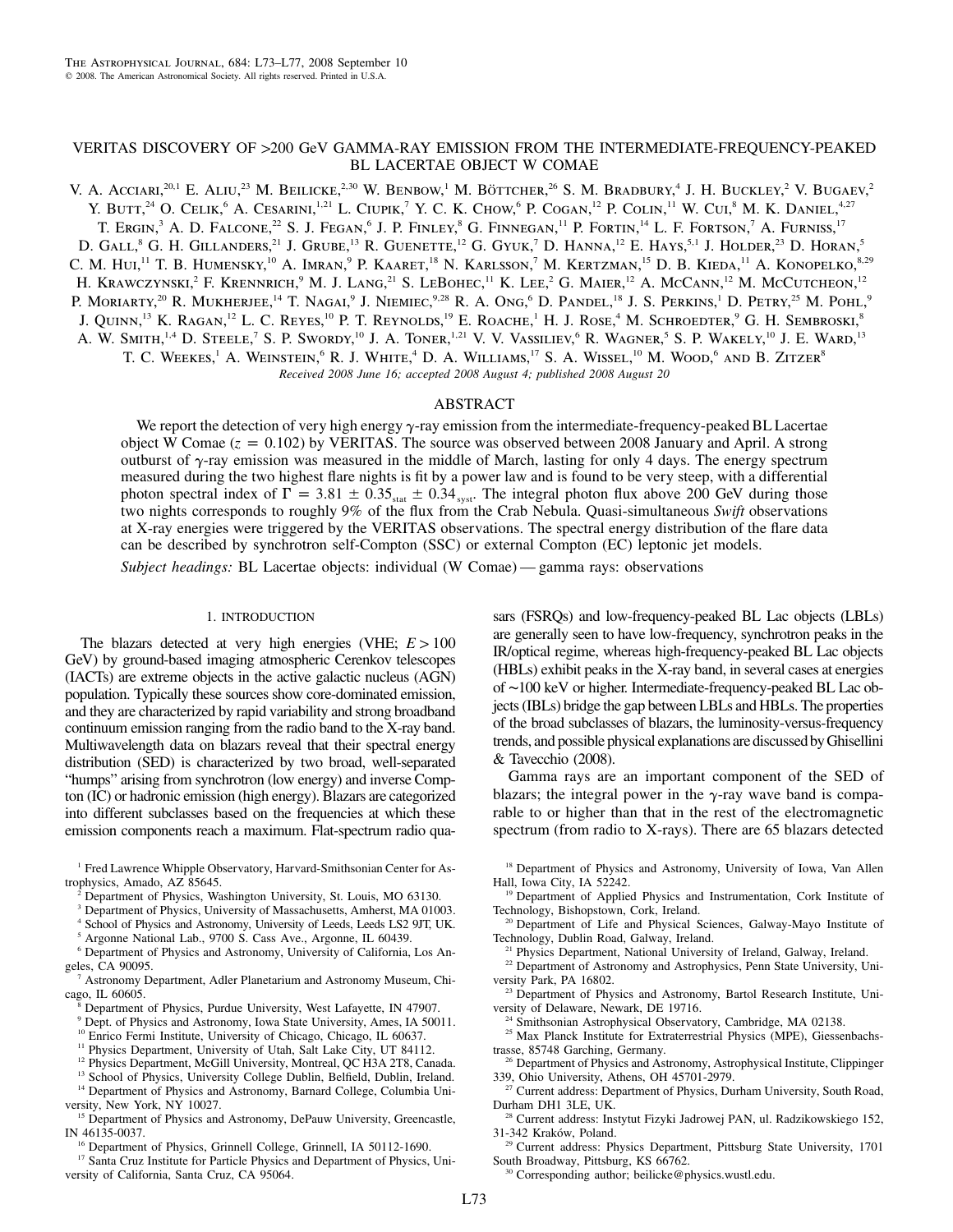6 Ē. 5 30 **IES1218+304**  $\overline{a}$  $significance$   $\sigma$  $\frac{3}{2}$  $\overline{C}$ Ó Ċ  $-28$ Com Ċ **VERITAS**  $12^{h}20^{m}$ 

Right Ascension  $\alpha$ 

Fig. 1.—Sky map of significances of the whole data set (standard cuts; oversampling radius of 0.15°). The background is estimated using the ring background model (Berge et al. 2007). The excess ∼2° north of W Com (*cross*) corresponds to 1ES 1218+304 (*cross*) and demonstrates the capability of VERITAS to detect sources at the edge of the field of view of the camera. The telescope tracking positions in wobble mode (*open circles*) and the angular resolution (PSF) are indicated as well.

at MeV/GeV energies by the EGRET instrument on board the *Compton Gamma Ray Observatory* (*CGRO*) (Mattox et al. 2001; Hartman et al. 1999) and several of the other EGRET sources also have likely blazar counterparts. Ground-based IACTs have established ∼20 blazars as emitters of VHE  $\gamma$ radiation.31 While the blazars detected at MeV/GeV energies tend to be largely FSRQs (and some LBLs), almost all VHE blazars belong to the class of HBLs, the only exceptions being the LBLs BL Lacertae (Albert et al. 2007a),  $S5 0716+71$  (Teshima 2008), and the FSRQ 3C 279 (Teshima et al. 2007).

The IBL W Comae (W Com) at a redshift of  $z = 0.102$  has long been an object of interest for VHE observatories. W Com was discovered at radio frequencies (Browne 1971) and later detected at X-ray energies by the *Einstein* Imaging Proportional Counter in 1980 June (Worrall & Wilkes 1990). Data taken with the *BeppoSAX* satellite in 1998 (Tagliaferri et al. 2000) clearly showed that the transition between the low- and highenergy peaks in the SED occurs around ∼4 keV. In 1998 April– May an exceptional optical outburst was detected from W Com showing rapid variability on timescales of hours (Massaro et al. 1999).

At  $\gamma$ -ray energies, W Com was detected by EGRET in the 100 MeV to 10 GeV band (Hartman et al. 1999) and in a reanalysis of the data up to  $25$  GeV (Dingus & Bertsch 2001). Due to its rather hard EGRET spectrum (photon spectral index  $\alpha = 1.73 \pm 0.18$ ), with no sign of spectral cutoff (Hartman et al. 1999), the source became even more interesting for VHE observations. However, W Com was not detected by the Whipple IACT above 300 GeV in 1993/1994 (Kerrick et al. 1995) and 1995/1996/1998 (Horan et al. 2004), nor by the solar heliostat Cerenkov telescope STACEE (Scalzo et al. 2004). In

<sup>31</sup> See for example  $TeVCat$  (S. Wakely & D. Horan 2007; available online at http://tevcat.uchicago.edu).

this Letter we report the discovery of VHE  $\gamma$ -ray emission from W Com with VERITAS.

## 2. VERITAS AND *SWIFT* OBSERVATIONS AND RESULTS

VERITAS consists of four 12 m diameter IACTs and is located at the base camp of the Fred Lawrence Whipple Observatory (FLWO) in southern Arizona at an altitude of 1280 m. It detects the Cerenkov light emitted by an extensive air shower (initiated by a VHE  $\gamma$ -ray photon or cosmic-ray entering the Earth's atmosphere) using a 499 pixel photomultiplier camera located in the focal plane of each telescope. The array is sensitive to  $\gamma$ -rays in the energy range from ~100 GeV to ∼30 TeV. Observations are performed in moonless nights in the "wobble" mode of operation, where the telescopes are pointed to positions offset by  $\pm 0.5^{\circ}$  (alternating in direction) with respect to the source position, to allow for a simultaneous background estimation. More details about VERITAS, the data calibration, and the analysis techniques can be found in Acciari et al. (2008).

Only shower images which pass certain quality cuts are considered in the event reconstruction (image size  $\geq 500$  digital counts  $[dc]$ <sup>32</sup> distance between the image center of gravity and the center of the camera  $\leq 1.43^{\circ}$ ). The  $\gamma$ /hadron separation cuts used in this analysis are based on the width and length of the recorded images (Acciari et al. 2008) and were optimized a priori on Crab Nebula data for a source with a flux at the 5% level of the Crab Nebula. We refer to these as "standard cuts." An event is considered to fall into the signal (on) region if the squared angular distance  $\Delta\theta^2$  between the reconstructed event direction and the W Com position is less than 0.0125  $\text{deg}^2$ . The background is estimated from different regions of equal size positioned at the same radial distance from the camera center as the on region (Berge et al. 2007). This background model, referred to as the "reflected region model," is used unless otherwise stated. Since the energy spectrum of W Com is found to be very steep (see below) a second set of cuts (optimized on Crab Nebula data for low energies of  $E \leq 200$ GeV) is used to derive the energy spectrum and the light curve. These a posteriori cuts are referred to as "soft cuts" in this Letter and use an image size  $\geq 250$  dc and an angular distance to the source position of  $\Delta\theta^2 \leq 0.02$  deg<sup>2</sup>. All results obtained with the soft cuts are in good agreement with the ones obtained using the standard cuts.

VERITAS observed W Com from 2008 January to April for a total of 39.5 hr (dead-time corrected) after run quality selection. The zenith-angle range of the observations was  $3^{\circ}-45^{\circ}$ with an average of  $19^\circ$ , corresponding to an analysis energy threshold<sup>33</sup> of  $260$  GeV (standard cuts) and  $180$  GeV (soft cuts). In the entire data set, 111 excess events (543 on events and 432 normalized or events, normalization  $\alpha = 0.111$ ) are detected from the direction of W Com using the standard cuts, corresponding to a statistical significance of 4.9 standard deviations (4.9  $\sigma$ ), calculated following Li & Ma (1983). The sky map showing W Com and the known VHE blazar 1ES  $1218+304^{34}$  (Albert et al. 2006; Fortin et al. 2007) located in the same field of view of the dedicated W Com observations is shown in Figure 1. The mean position of the W Com excess

<sup>32</sup> The photomultiplier pulses are integrated within a time window of 24 ns duration. One digital count corresponds to approximately 5 photoelectrons. <sup>33</sup> The energy threshold is defined as the energy corresponding to the peak



detection rate for a Crab-like spectrum. A significant VHE  $\gamma$ -ray excess was recorded from 1ES 1218+304 during the dedicated W Com observations, which will be addressed in a forthcoming paper.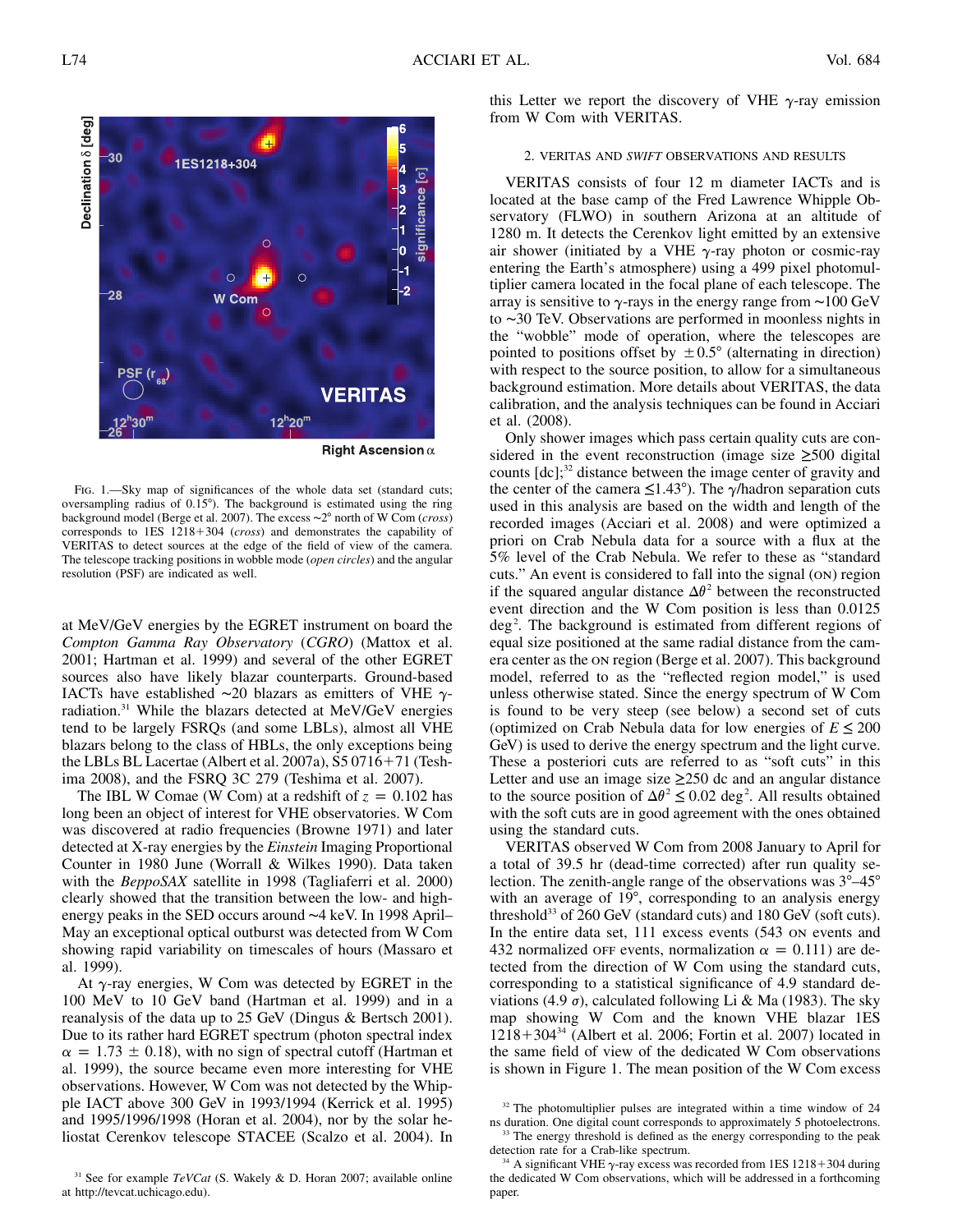$n^{-12}$ 



 $10$ 

**W Com (VERITAS)** 

Energy [TeV]



FIG. 2.—*Bottom panel*: The light curve  $I(E > 200 \text{ GeV})$  is shown (soft cuts; assuming a spectral shape of  $dN/dE \propto E^{-\Gamma}$  with  $\Gamma = 3.8$ ). Each flux point corresponds to one observation period (defined by ∼3 weeks of operation between two full-moon phases), with the exception of the flare around MJD 54,538 (*label 1*) for which a night-by-night binning is used (see inset for details; the fitted model light curve is described in the text). *Top panel*: The X-ray flux as measured by *Swift* for the same time period. The vertical lines are shown for easier comparison. The simultaneous VERITAS/*Swift* measurements around MJD 54,553.3 (*label 2*) during a high X-ray flux level is discussed in the text.

is derived by fitting a 2D Gaussian function to the uncorrelated excess sky map and is found to be compatible within errors with the nominal position of W Com.

Almost the entire excess from W Com  $(>70\%)$  is recorded during a strong flare, which occurred during four nights in the middle of March (Swordy 2008) (see Fig. 2). The measured excess of the whole corresponding observation period—modified Julian date (MJD) 54,528.4 to 54,540.4—corresponds to a statistical significance of 6.3  $\sigma$  (standard cuts; 85 excess events) and 8.6  $\sigma$  (soft cuts; 275 excess events). Correcting for eight trials (four observations periods and two sets of cuts) results in 5.9 and 8.3  $\sigma$ , respectively. No statistically significant excess is measured in the remaining data set. A fit of a constant function to the whole night-by-night light curve (January to April) results in a probability of constant emission of  $2.1 \times$ 10<sup>-4</sup>. In order to estimate the timescale of the flux variations the light curve of the flare nights (see inset of Fig. 2) is modeled by the function  $\Phi(t) = \Phi_0 \exp\left[-(t - t_0)^2/\sigma_t^2\right]$  with the flare occurring at  $t_0 = 54,538.6 \pm 0.2$  MJD with the characteristic timescale of  $\sigma_t = 1.29 \pm 0.28$  days. No significant flux variations are measured within individual nights.

A differential energy spectrum is derived for the two highest flare nights. The spectrum is shown in Figure 3 and is well fit  $(\chi^2/\text{dof} = 2.9/3)$  by a power-law function  $dN/dE = I_0 (E/400)$ GeV)<sup>-T</sup>, with  $I_0 = (2.00 \pm 0.31_{st}) \times 10^{-11}$  cm<sup>-2</sup> s<sup>-1</sup> TeV<sup>-1</sup> and  $\Gamma = 3.81 \pm 0.35$ <sub>st</sub>. The integral photon flux above 200 GeV



1

is calculated to be  $\Phi_{E > 200 \text{ GeV}} = (1.99 \pm 0.07 \text{ s}) \times 10^{-11} \text{ cm}^{-2}$  $s^{-1}$ , corresponding to 9% of the flux measured from the Crab Nebula above the same energy. The systematic errors on the normalization constant and the photon index for this low-energy regime are estimated to be  $\Delta I_0/I_0 = 25\%$  and  $\Delta \Gamma/\Gamma =$ 9%, respectively.

Simultaneous *Swift* observations of W Com were performed for a total duration of 11.6 hr. *Swift* comprises a UV instrument UVOT and X-ray instruments XRT and BAT (Gehrels et al. 2004). Data reduction and calibration are performed with the HEAsoft 6.4 package<sup>35</sup> and the xrtpipeline tool. All energy spectra are fit with an absorbed power law using XSPEC 12.4. A Galactic column density of  $N_H = 1.88 \times 10^{20}$  cm<sup>2</sup> was assumed (Dickey & Lockman 1990). No significant deviation from a power-law spectral shape is found within the limited statistics. UVOT observations were taken over the six photometric bands of *V*, *B*, *U*, *UVW1*, *UVM2*, and *UVW2* (Poole et al. 2008). The uvotsource tool is used to extract counts, correct for coincidence losses, apply background subtraction, and calculate the source flux. The source fluxes are dereddened using the interstellar extinction curve in Fitzpatrick (1999).

The light curve of the X-ray flux is shown in Figure 2 (*top panel*). No change in spectral slope could be detected when comparing results for individual nights. An X-ray flux at a level roughly 4 times higher than the flux observed during the VHE flare was observed around MJD 54,553.3 (see Fig. 2, *top panel*). VERITAS also observed W Com during this night for ∼40 minutes but the data do not pass the standard quality selection.<sup>36</sup> Nevertheless, since the VERITAS data (MJD 54,553.3) are simultaneous with the X-ray flare the flux derived from these data (including an additional  $50\%$  systematical error) is shown for reference in Figure 2 (*label 2*). The 99.9% c.l. upper limit (assuming an underestimation of the count rates by 50%) is calculated to be  $\sim$ 2 times higher than the peak flux measured during the VHE flare. Although no detailed conclusions can be drawn, a linear X-ray/TeV flux correlation does not seem likely.

#### 3. MODELING AND DISCUSSION

The VERITAS data taken at MJD 54,538.4 and 54,539.4 are used to model the SED of W Com (see Fig. 4) together with the simultaneous *Swift* XRT/UVOT (MJD 54,539.4) and optical

<sup>35</sup> See http://heasarc.gsfc.nasa.gov/lheasoft/.

<sup>&</sup>lt;sup>36</sup> Showing a cosmic-ray trigger rate ∼27% lower than expected due to nonoptimal weather conditions—with the maximum allowed deviation being 20%.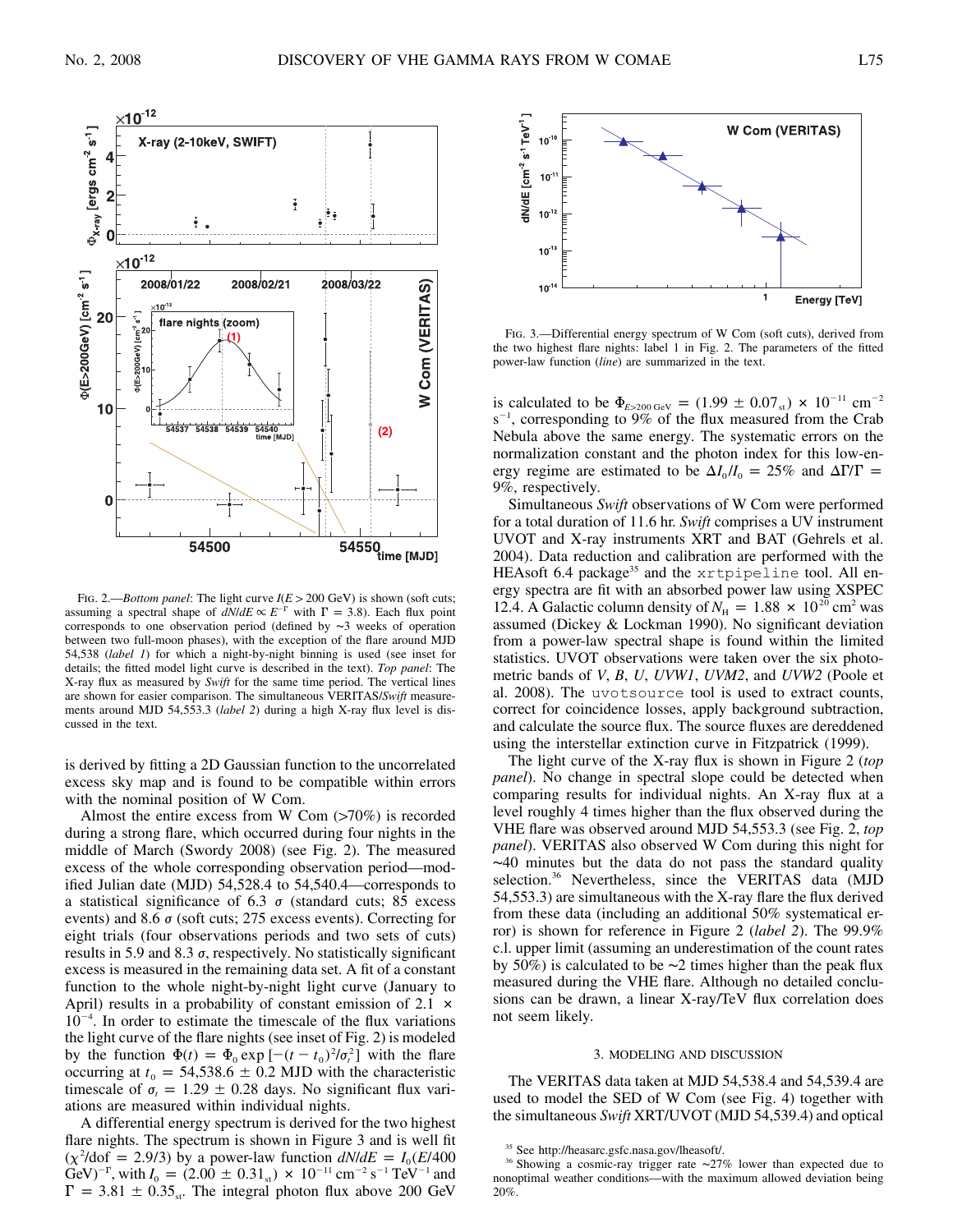

Fig. 4.—Quasi-simultaneous SED of W Com, including the VERITAS flare data (MJD 54,538.4 and 54,539.4; see Fig. 3), the *Swift* XRT/UVOT data (MJD 54,539.4), and the *V*- and *I*-band data (MJD 54,540) from AAVSO (J. Bedient 2008, private communication). The radio data are nonsimultaneous and the same as in Böttcher et al.  $(2002b)$ . Details of the SSC and SSC+EC model fits (see legend) are described in the text. The hadronic SPB model curve 1 from Böttcher et al. (2002b) is shown for reference. Archival data (optical, X-ray, and 1998 EGRET data) are shown as gray points for comparison; see references in Böttcher et al. (2002b).

AAVSO data (MJD 54,540; J. Bedient 2008, private communication), as well as archival radio data. The following model curves are corrected for  $\gamma\gamma$  absorption by the extragalactic background light according to the "best fit" model of Kneiske et al. (2004). The SED can be fit by a simple onezone SSC model, using the equilibrium version of the code of Böttcher & Chiang (2002a). Here an ad hoc nonthermal electron injection spectrum with particle index *q* and total particle injection luminosity  $L_{\text{inj}}$  is balanced self-consistently with radiative cooling from synchrotron and Compton emission. The best fit to the SED is shown in Figure 4 as a solid line. The parameters of the fit are  $\gamma_1 = 450, \gamma_2 = 4.5 \times 10^5, q = 2.2,$  $L_{\text{inj}} = 2.8 \times 10^{45} \text{ erg s}^{-1}$ , a magnetic field of  $B = 0.007 \text{ G}$ , a Doppler factor of  $\delta = 30$ , and a size of the emission region of  $R = 10^{17}$  cm. The wide separation of the SED peaks, together with the very low X-ray flux, require an unusually low magnetic field in order to allow for sufficiently high particle Lorentz factors to produce the observed VHE  $\gamma$ -ray flux. The ratio between the magnetic and electron energy density is  $\sigma =$ 1.3  $\times$  10<sup>-3</sup>. The light crossing time  $\tau = R/(c \times \delta) \approx 1.3$ days matches the timescale observed in the VHE flare (compare Fig. 2), but it is relatively large compared with the extremely rapid VHE variability on timescales of 2–10 minutes seen in other TeV blazars at higher flux levels (Albert et al. 2007b; Aharonian et al. 2007).

The SED was also fit by a self-consistent model that contains both SSC emission and an EC component, similar to the model of Inoue & Takahara (1996). The external photons are assumed as steady-state blackbody radiation peaking in the near-infrared (radius 1800 Schwarzschild radii,  $0.4\%$  of the Eddington luminosity). The particles are accelerated by diffusive shock acceleration and the maximum electron Lorentz factor  $\gamma_{\text{max}}$  is determined by competition between acceleration and radiative cooling. As for the SSC fit, a cooling break in the electron spectrum is assumed to occur at the energy where the cooling time becomes shorter than the light crossing time of the emission region. Finally, we assume that the electron distribution has some minimum Lorentz factor  $\gamma_{\min}$  from some unknown injection process. The power-law slope of the electron spectrum (without the cooling break) is parameterized by  $dN/dE \propto E^{-s}$ , where the free parameter *s* is expected to vary between 2.3 (for canonical first-order Fermi ultrarelativistic shock acceleration) and 2.0 (for canonical nonrelativistic first-order Fermi acceleration by a strong shock).

A reasonably good fit (see Fig. 4) is obtained taking  $B =$ 0.3 G,  $\delta = \Gamma = 30$ ,  $\sigma = 1.0$  (assuming equipartition),  $\gamma_{\min} = \Gamma = 30$ , and  $R = 1.76 \times 10^{16}$  cm. To match the inferred shape of the electron spectrum, rather inefficient particle acceleration is invoked with an electron spectrum with index  $s = 2.0$ . For this choice of parameters, the model gives an acceleration time (equal to the cooling time) at the maximum electron energy of 7.2 minutes. Assuming that the emission region of radius  $R$  is comoving with the jet, the light crossing time for these parameters is  $\tau = 330$  minutes. This value is closer to the typical variability timescales of other VHE blazars and consistent with our observed light curve.

The synchrotron proton blazar (SPB) model from Böttcher et al. (2002b) fitted to data of the 1998 W Com campaign is also shown for reference in Figure 4.

#### 4. SUMMARY AND CONCLUSION

VERITAS detected VHE  $\gamma$ -ray emission from W Com with a statistical significance of 4.9 standard deviations for the entire data set (2008 January–April). A strong outburst was observed in 2008 March with a statistical significance of  $>8$  standard deviations, that lasted for only 4 days. In addition to W Com, a second extragalactic source (the VHE blazar  $1ES 1218+304$ ) is detected in the same field of view, for the first time in VHE  $\gamma$ -ray astronomy.

W Com is the first VHE-detected blazar of the IBL class. The extension of the VHE catalog to the FSRQ, LBL, and IBL classes will play a major role in our understanding of blazar populations and dynamics. The quasi-simultaneous SED of W Com at the time of the VHE outburst can be modeled with a simple one-zone SSC model. However, an unusually low magnetic field of  $B = 0.007$  G (more than an order of magnitude lower than typically found in the modeling of other BL Lac– type blazars) and a small ratio of the magnetic field to electron energy density of  $\sigma = 1.3 \times 10^{-3}$  are required. An EC model with more natural parameters ( $B = 0.3$  G and  $\sigma = 1$ ) provides a good fit and could account for shorter variability timescales. Our model results agree with the expectation that for IBLs (and LBLs) the higher optical luminosity plays an important role in providing the seed population for IC scattering.

The IBL W Com will be an excellent target for future observations at GeV energies with *GLAST* and in the VHE regime with IACTs, including correlated GeV/TeV variability studies.

This research is supported by grants from the US Department of Energy, the US National Science Foundation, and the Smithsonian Institution, by NSERC in Canada, by Science Foundation Ireland, and by PPARC in the UK. We acknowledge the excellent work of the technical support staff at the FLWO and the collaborating institutions in the construction and operation of the instrument. We acknowledge the efforts of the *Swift* team for providing the UVOT/XRT observations. We thank James Bedient of the AAVSO for his *V*- and *I*-band data on W Com.